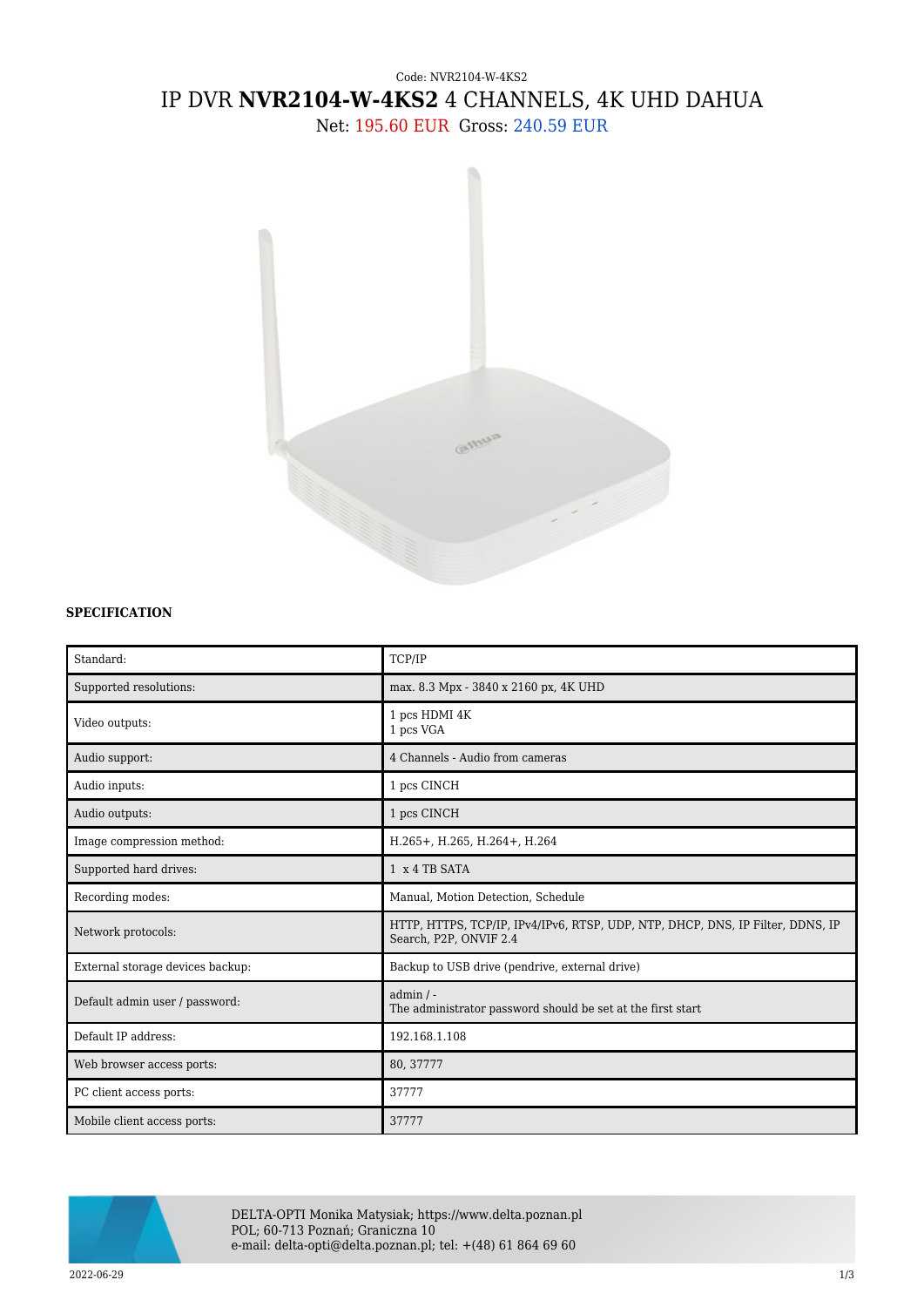| <b>RTSP URL:</b>                    | rtsp://admin.hasho@192.168.1.108:554/cam/realmonitor?channel=1&subtype=0 -<br>Main stream<br>rtsp://admin:haslo $@192.168.1.108.554/cam/realmonitor?channel=1$ &subtype=1 - Sub<br>stream                                       |
|-------------------------------------|---------------------------------------------------------------------------------------------------------------------------------------------------------------------------------------------------------------------------------|
| Searching and playback the records: | Records searching: by time and events type. Records playback: forward, backward,<br>fast, slow<br>Advanced searching (to the one second accuracy)<br>All channels synchronous playback, Smart Search function                   |
| Bitrate:                            | max. 80 Mbps                                                                                                                                                                                                                    |
| Network functions:                  | · WiFi - 2.4 GHz, IEEE 802.11 b/g/n, Dahua cameras support<br>• Full support via network, Remote records copying, Web Server built-in<br>max. 128 on-line users                                                                 |
| Mobile phones support:              | Port no.: 37777 or access by a cloud (P2P)<br>• Android: Free application DMSS<br>• iOS (iPhone): Free application DMSS<br>See how to configure the P2P function in Dahua recorders and how to enable the<br>mobile application |
| Alarm inputs / outputs:             |                                                                                                                                                                                                                                 |
| PTZ control:                        | IP Speed Dome Cameras                                                                                                                                                                                                           |
| Motion Detection:                   | 22 x 18 motion zones - after motion detection records detected channels only                                                                                                                                                    |
| USB:                                | 2 pcs USB 2.0                                                                                                                                                                                                                   |
| Mouse support:                      | ✓                                                                                                                                                                                                                               |
| IR remote controller in the set:    |                                                                                                                                                                                                                                 |
| Power supply:                       | 12 V DC / 2 A (power adapter included)                                                                                                                                                                                          |
| Weight:                             | $0.57$ kg                                                                                                                                                                                                                       |
| Dimensions:                         | 226 x 227 x 40 mm                                                                                                                                                                                                               |
| Supported languages:                | Polish, English, Bulgarian, Czech, Finnish, Greek, Romanian, Serbian, Slovenian,<br>Hungarian                                                                                                                                   |
| Manufacturer / Brand:               | <b>DAHUA</b>                                                                                                                                                                                                                    |
| Guarantee:                          | 3 years                                                                                                                                                                                                                         |

## **PRESENTATION**

Top view:



Rear panel:



#### In the kit:



DELTA-OPTI Monika Matysiak; https://www.delta.poznan.pl POL; 60-713 Poznań; Graniczna 10 e-mail: delta-opti@delta.poznan.pl; tel: +(48) 61 864 69 60

2022-06-29 2/3